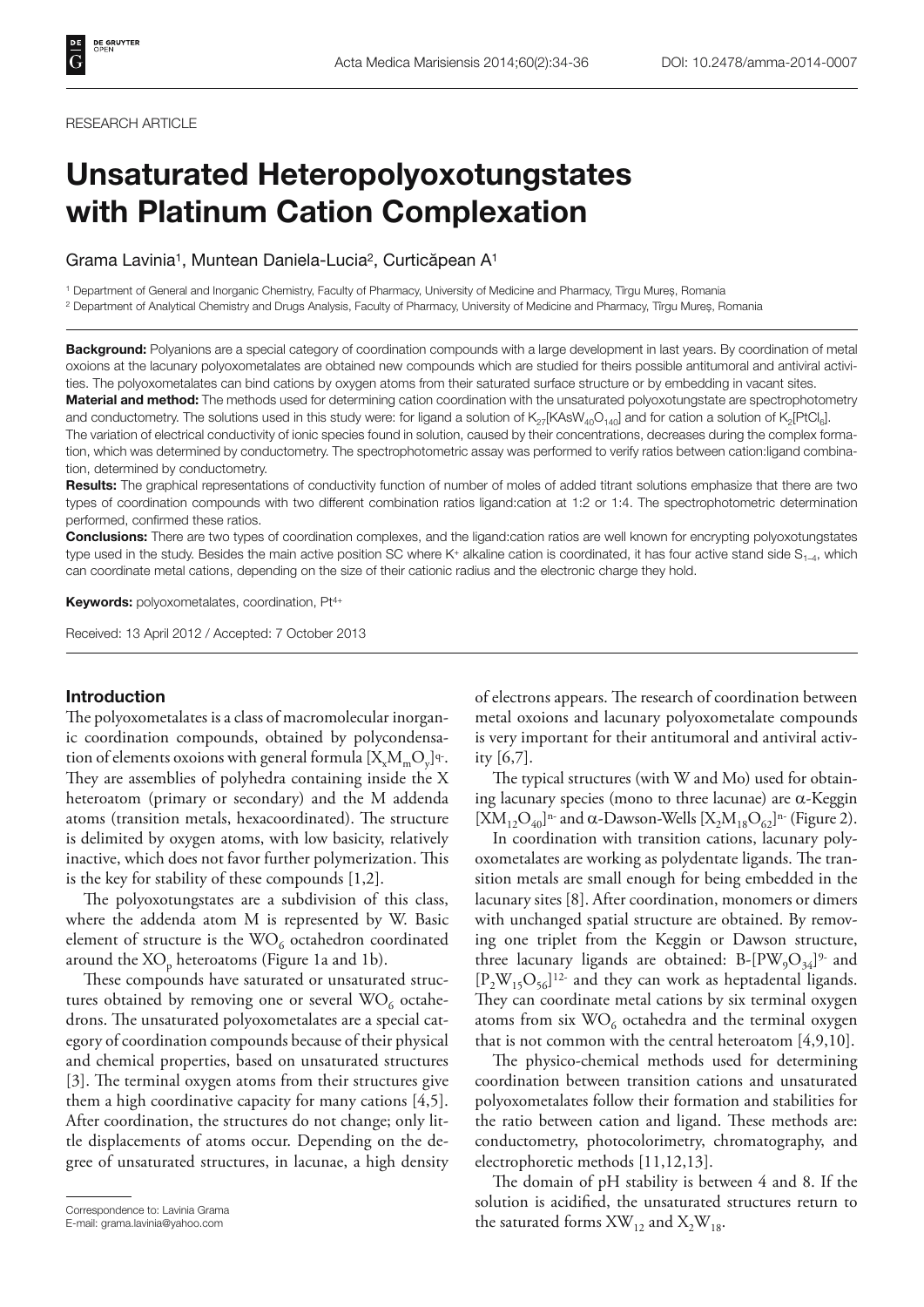

Fig. 1. Saturated polyoxometalates structures. a.  $\alpha$ -Keggin  $[XM_{12}O_{40}]^{n}$ - b.  $\alpha$ -Dawson-Wells  $[X_2M_{18}O_{62}]^{n}$ 

The coordination of  $Pt^{4+}$  to polyoxotungstate  $[KAs<sub>4</sub>W<sub>40</sub>O<sub>140</sub>]$ <sup>27-</sup> (Figure 3), and the determination of the combination ratios (by conductometry and spectrophotometry) between them, are presented.

# **Materials and methods**

The physico-chemical methods used for determining the ratio between free cation and unsaturated polyoxometalates for their coordination, follow their formation and stabilities. The methods used for determining cation coordination with the unsaturated polyoxotungstate are spectrophotometry and conductometry.

The solutions used in this study were: for ligand a solution of  $K_{27}$ [KAsW<sub>40</sub>O<sub>140</sub>] and for cation a solution of  $K_2[PtCl_6]$ .

The variation of electrical conductivity of ionic species found in solution, caused by their concentrations, decreases during the complex formation, which was determined by conductometry. Different ligand concentrations, 10-5 M,  $2*10-5$  M, and  $5*10-5$  M were used. The basic solution was prepared by dissolving 0.0585 g  $K_{27}$ [KAsW<sub>40</sub>O<sub>140</sub>] in 100 mL distilled water. By dissolving 1 g  $K_2[PtCl_6]$  in 50 mL warm water, the solution 4.1\*10-2 M was obtained. With these solutions, three series of determinations were carried out. For the first series of determinations, 40 mL of 10-5 M ligand solution was titrated with 4 μL 4.1\*10-2 M  $K_2[PtCl_6]$  solution each time. The second series was made



Fig. 3. The spatial structure of polyoxoarseno tungstate cryptand  $[KAs<sub>4</sub>W<sub>40</sub>O<sub>140</sub>]^{27}$ 



Fig. 2. The unsaturated Keggin structures. a. Mono lacunary structure  $[XW_{11}O_{39}]^{n}$ - b. Three lacunary structure  $[XW_{9}O_{33}]^{n}$ -

from 40 mL of 2\*10-5 M ligand solution, and titrated with 8 μL 4.1\*10<sup>-2</sup> M K<sub>2</sub>[PtCl<sub>6</sub>] solution, and the third series of determination by titrating 20  $\mu$ L 4.1\*10<sup>-2</sup> M K<sub>2</sub>[PtCl<sub>6</sub>] solution in 40 mL 5\*10-5 M ligand solution. Measurements were performed using an Innolab 740 multiparameter.

The spectrophotometric assay was performed to verify ratios between cation:ligand combination, determined by conductometry. The determinations were made with UV-VIS AnalytikJena SPECORD 210 spectrophotometer by 1:10 diluted solutions (for all concentrations) of ligand and 1:1000 diluted solution for the platinum cation.

### **Results**

Results obtained by conductometry are presented in Figure 4, representing the conductivity values depending on the



Fig. 4. The dependence of conductivity on the moles number for all the three series. Series 1: 40 mL ligand solution 10-5M and 4 μL cationic solution K<sub>2</sub>[PtCl<sub>6</sub>] 4.1\*10<sup>-2</sup> M. Series 2: 40 mL ligand solution  $2*10-5$  M and  $8\mu$ L cationic solution  $K_2[PtCl_6]$  4.1\*10-2 M. Series 3: 40 mL ligand solution 5\*10-5 M and 20 μL cationic solution K2[PtCl6] 4.1\*10-2 M